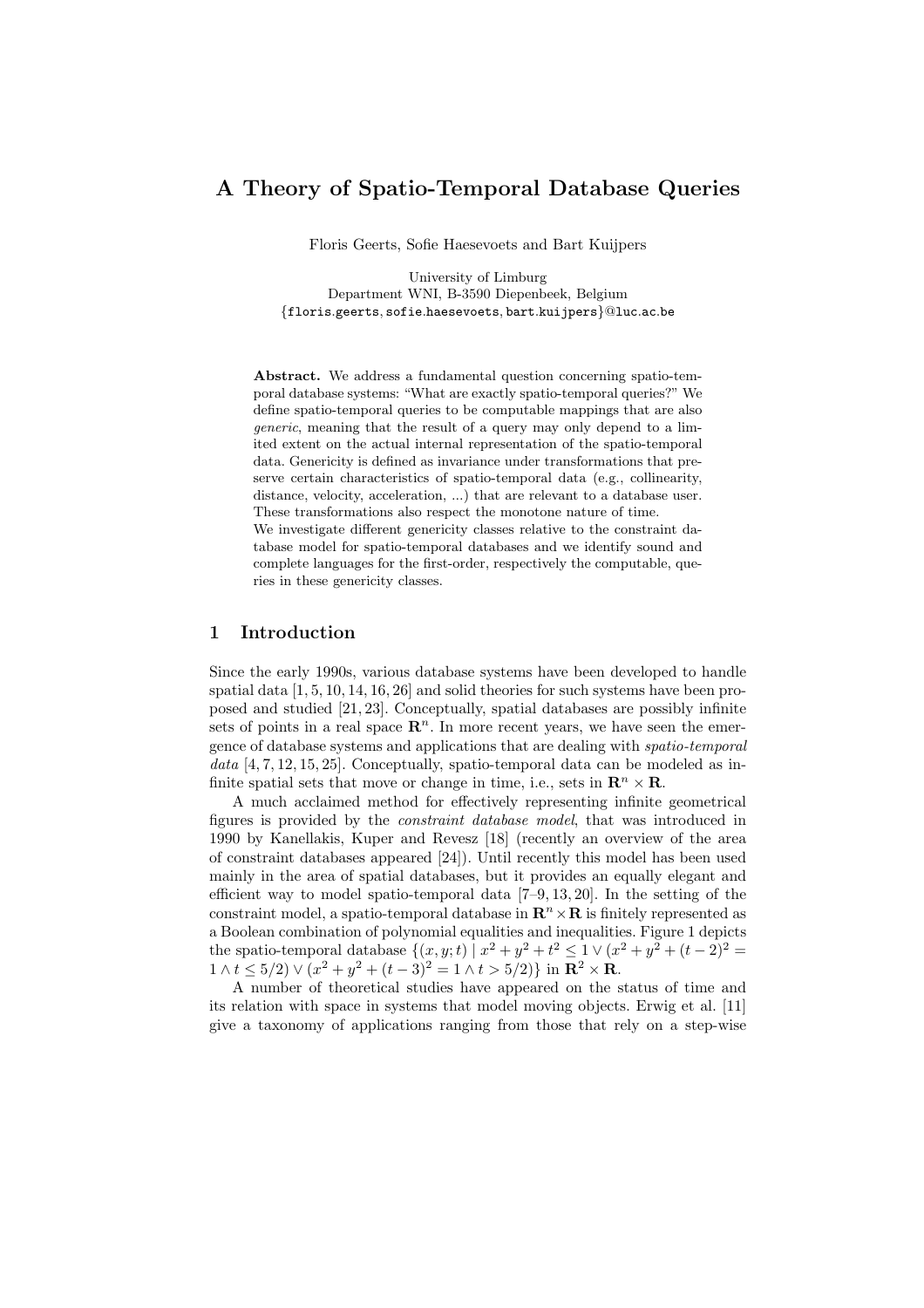

**Fig. 1.** An example of a spatio-temporal database in  $\mathbb{R}^2 \times \mathbb{R}$ .

constant geometry to applications which need more complete integration of space and time (like for instance a continuous description of a trajectory). MOST, an example of the latter category, relies on a strong interaction of the space and time components (since the space variables are described by linear polynomials in time) and provides a query language that is a combination of a spatial query language and a temporal logic. On the other range of the spectrum, variable independence (defined in terms of orthographic dimension) gives rise to a less expressive data model which has the advantage of a lower complexity of query evaluation [13, 22].

We study spatio-temporal queries from the perspective of expressive power, and do this against the background of the full modeling and querying power of the constraint database model and the first-order and computationally complete languages it offers. We ask which expressions in these languages may be considered as *reasonable* spatio-temporal queries. In database theory it is usually required that the result of queries should only to a certain limited extent depend on the actual internal representation of databases and that queries should only ask for properties that are shared by "isomorphic" encodings of the same data. The meaning of "isomorphic" may be influenced by the actual database application and by which notions are relevant in it. In the context of the relational database model, Chandra and Harel [6] formalized this independence of the actual encoding in terms of the notion of *genericity*. Paredaens, Van den Bussche and Van Gucht [23] identified a hierarchy of genericity classes for spatial database applications. The generic queries in the different classes focus on different geometrical and topological aspects of the spatial data. On a technical level, generic queries are defined as being invariant under those transformations of the data that preserve the relevant aspects of the data. Whereas Chandra and Harel considered the group of the isomorphisms (that possibly fix some elements of the domain) in the case of relational databases, Paredaens, Van den Bussche and Van Gucht identified different geometrical and topological transformation groups (affinities, isometries, translations, homeomorphisms ...) for spatial database applications.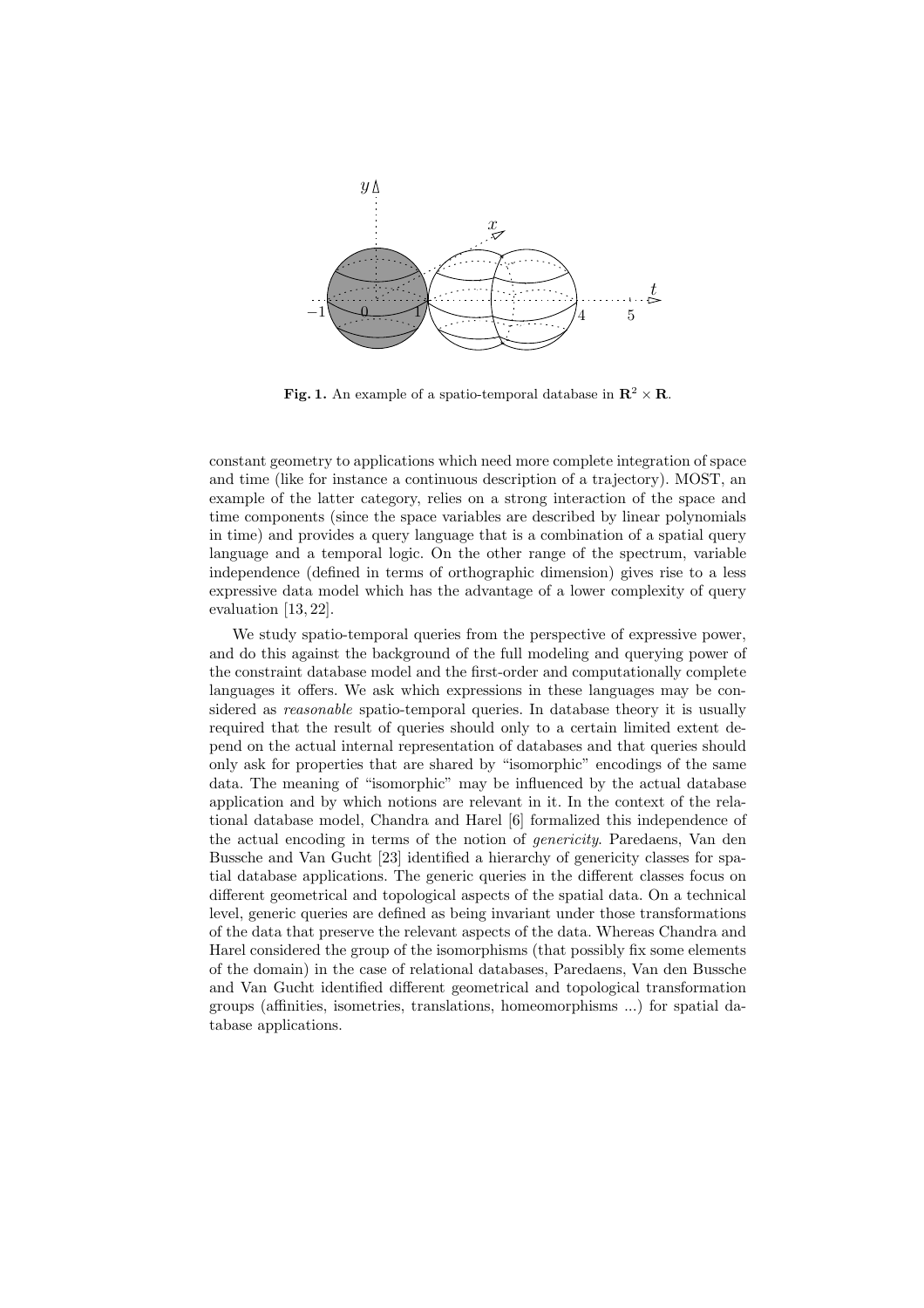We investigate which notions of genericity are appropriate for spatio-temporal databases and which transformation groups express them. We observe that the transformations should first and foremost respect the monotone nature of time, i.e., leave the temporal order of events unchanged. It follows that the relevant transformation groups are the product of a group of time-(in)dependent spatial transformations and a group of monotone transformations of the time-component of the spatio-temporal data. Next, we focus on the former groups and study which of them leave different spatial and spatio-temporal properties (like collinearity, distance and orientation) unchanged. We also focus on physical properties of spatio-temporal data (like velocity and acceleration). The transformation groups that we consider are all subgroups of the time-dependent or time-independent affinities of  $\mathbf{R}^n \times \mathbf{R}$ .

We study the notion of spatio-temporal genericity relative to two popular query languages in the constraint model: first-order logic over the reals (FO) and an extension of this logic with a while-loop  $(FO + White)$ . Queries in both languages are known to be effectively computable (given termination in the case of  $FO + White-programs)$  and  $FO + White$  is known to be a computationally complete language on spatio-temporal databases [28]. First, we show that all the genericity classes are undecidable. We show that the considered classes of generic first-order queries are recursively enumerable, however. Hereto, we define firstorder point-based languages in which variables range over points in  $\mathbb{R}^n \times \mathbb{R}$  and which contain certain point predicates. These point-based languages are shown to be sound and complete for the first-order queries in the considered genericity classes. We have also shown that extensions of these point-based logics with a While-loop give sound and complete languages for the computable queries in the different genericity classes. Our results are inspired by similar results that were obtained by Gyssens, Van den Bussche and Van Gucht in the context of spatial databases [17]. However, mainly our results for genericity notions described by time-dependent transformations require new proof techniques.

This paper is organized as follows. In Section 2, we define spatio-temporal databases, spatio-temporal queries, and the constraint query languages FO and FO + While. In Section 3, we define a number of genericity notions. In Section 4 and 5, we present sound and complete first-order and computationally complete query languages for the different notions of genericity. In Section 6, we end with a discussion of some open problems.

# **2 Definitions and preliminaries**

We denote the set of the real numbers by **R**.

#### **2.1 Spatio-temporal databases**

In the following, we will consider *n*-dimensional spatial figures that change in time  $(n \geq 2)$ . A moving figure is described by means of an (often infinite) set of tuples  $(x_1, x_2, \ldots, x_n; t)$  in  $\mathbb{R}^n \times \mathbb{R}$ , where  $(x_1, x_2, \ldots, x_n)$  represent the spatial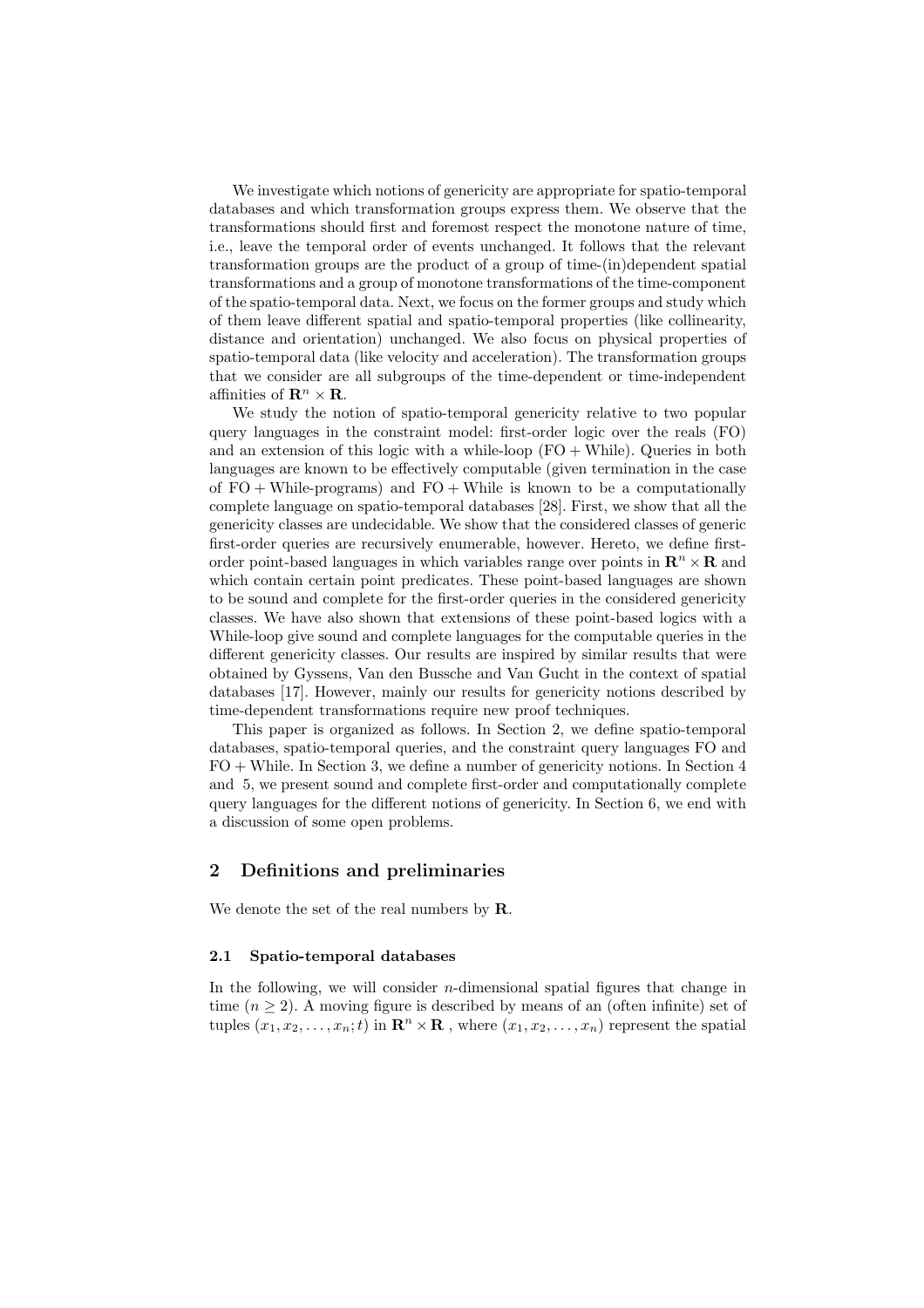coordinates of a point in the *n*-dimensional real space  $\mathbb{R}^n$  and t is the time coordinate in **R**. We will work with spatio-temporal data that can be modeled in the constraint model.

**Definition 1.** An (*n*-dimensional) *spatio-temporal database*<sup>1</sup> is a set  $\{(x_1, x_2, ...)$  $\ldots, x_n; t) \in \mathbb{R}^n \times \mathbb{R} \mid \varphi(x_1, x_2, \ldots, x_n; t) \}$ , where  $\varphi(x_1, x_2, \ldots, x_n; t)$  is a formula built with the logical connectives  $\land$ ,  $\lor$ ,  $\neg$  from atomic formulas of the form  $p(x_1, x_2,...,x_n, t) > 0$ , with  $p(x_1, x_2,...,x_n, t)$  a polynomial with integer coefficients and real variables  $x_1, x_2, \ldots, x_n, t$ .

Figure 1 in the Introduction gives an illustration of a 2-dimensional spatiotemporal database. It shows at its beginning (i.e., at  $t = -1$ ) a single point in the origin of  $\mathbb{R}^2$ . Then it shows a disk whose radius increases and later decreases and ends in a point at moment  $t = 1$ , followed by a circle whose radius increases. decreases, increases and then shrinks to a point.

### **2.2 Spatio-temporal database queries**

Here, we give a first definition of a query. In the next section, we will impose further conditions on the nature of these mappings.

**Definition 2.** A *spatio-temporal database query* is a computable function that maps spatio-temporal databases to spatio-temporal databases.

### **2.3 Constraint query languages**

In this paper, we will consider two popular constraint query languages: first-order logic and an extension of this logic with a while-loop.

First-order logic over the reals (in other words, the relational calculus augmented with polynomial inequality constraints  $p(x_1, x_2, ..., x_m) > 0$ , FO for short, has been well-studied as a query language in the context of spatial databases [18, 23]. In the setting of spatio-temporal databases it can be used similarly as a query language. For instance, the calculus formula  $\mathfrak{F}(x, y; t) \wedge (\exists x_0)(\exists y_0)(\exists r >$  $0)(\forall x)(\forall y)( (x - x_0)^2 + (y - y_0)^2 = r^2 \leftrightarrow \mathcal{F}(x, y; t))$  selects those snapshots from a spatio-temporal database  $\mathcal T$  where it shows a circle. It is well-known that FO-formulas can be effectively evaluated on spatio-temporal databases in the constraint model and that the output can be represented in the same constraint formalism [28].

It is known that the extension of first-order logic over the reals with a whileloop,  $FO +$ While for short, yields a computationally complete language for constraint databases [28]. An FO + While-program is a finite sequence of *statements*

 $1$  The results in this paper can be extended straightforwardly to the situation where a spatio-temporal database consists of more such sets and where these sets are accompanied by classical thematic information. However, because the complete problem that is discussed here is captured by this simplified model, we stick to it for reasons of simplicity of exposition.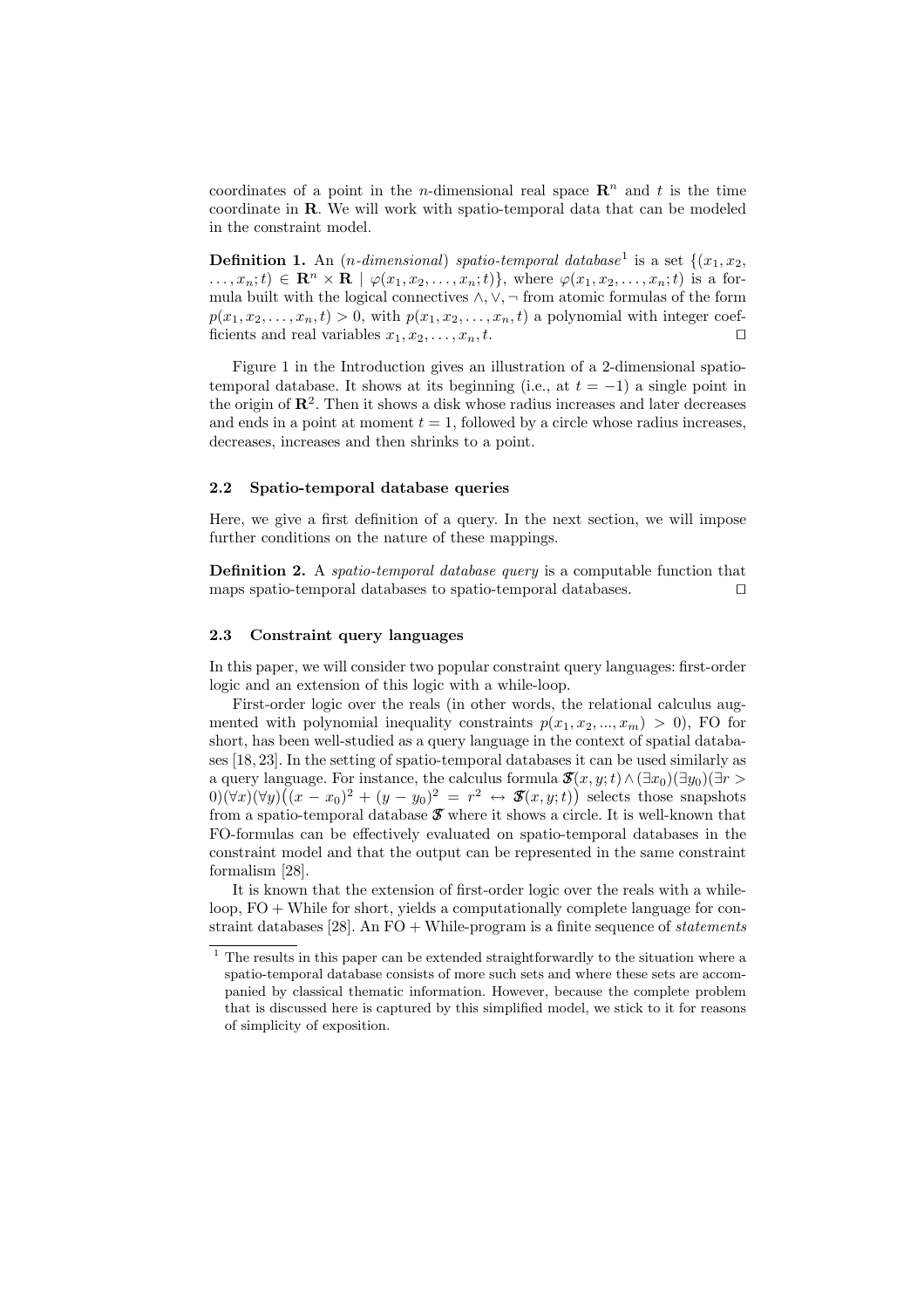and *while-loops*. Each statement has the form

$$
R := \{(x_1, \ldots, x_k) | \varphi(x_1, \ldots, x_k)\},\,
$$

with R a relation variable of arity k and  $\varphi$  a formula in FO augmented with previously introduced relation variables. A while-loop has the form

while 
$$
\varphi
$$
 do  $P$ ,

where P is a program and  $\varphi$  is a sentence in FO augmented with previously introduced relation variables. Semantically, a  $FO +$  While-program expresses a spatio-temporal query in the obvious way as soon as one of its relation variables has been designated as the output variable.

## **3 Spatio-temporal genericity**

For simplicity we consider from now on only queries that take an  $n$ -dimensional spatio-temporal database as input and also output an n-dimensional spatiotemporal database (variations are possible but straightforward). As stated in the Introduction, we are interested in spatio-temporal database queries that are invariant under the elements of a certain spatio-temporal transformation group

$$
\mathcal{F} = \{f \mid f = (f_1, f_2, \dots, f_n, f_t) : \mathbf{R}^n \times \mathbf{R} \to \mathbf{R}^n \times \mathbf{R} \}.
$$

In the remainder of this section, we will impose two further conditions on these transformations. The first condition is a purely temporal one (it concerns the order of events), whereas the second is a purely spatial or spatio-temporal condition that reflects the nature of the queries one is interested in.

### **3.1 Temporal condition**

An *event* is a subset of  $\mathbb{R}^n \times \mathbb{R}$ . The projection of an event A on the time-axis is denoted by  $\pi_t(A)$  and called the *time-interval* of A.

Let A and B be events. In Allen's terminology  $[2,3]$ , A and B are called *co-temporal* if  $\pi_t(A) = \pi_t(B)$  (we denote this by  $A =_t B$ ). Allen says A is *before* B if  $t_A < t_B$  for all  $t_A \in \pi_t(A)$  and all  $t_B \in \pi_t(B)$  (we denote this by  $A \leq_t B$ ). Remark that  $A \leq_t B := A =_t B$  or  $A \leq_t B$  is an order on time-intervals. We say that a transformation  $f: \mathbb{R}^n \times \mathbb{R} \to \mathbb{R}^n \times \mathbb{R}$  preserves the order of events if for all events A and B,  $A =_t B$  implies  $f(A) =_t f(B)$  and  $A <_t B$  implies  $f(A) <_t f(B)$ .

**Proposition 1.** *A transformation*  $f = (f_1, f_2, \ldots, f_n, f_t) : \mathbb{R}^n \times \mathbb{R} \to \mathbb{R}^n \times \mathbb{R}$ *preserves the order of events if and only if*  $f_t$  *is a strictly monotone function of* t *alone.*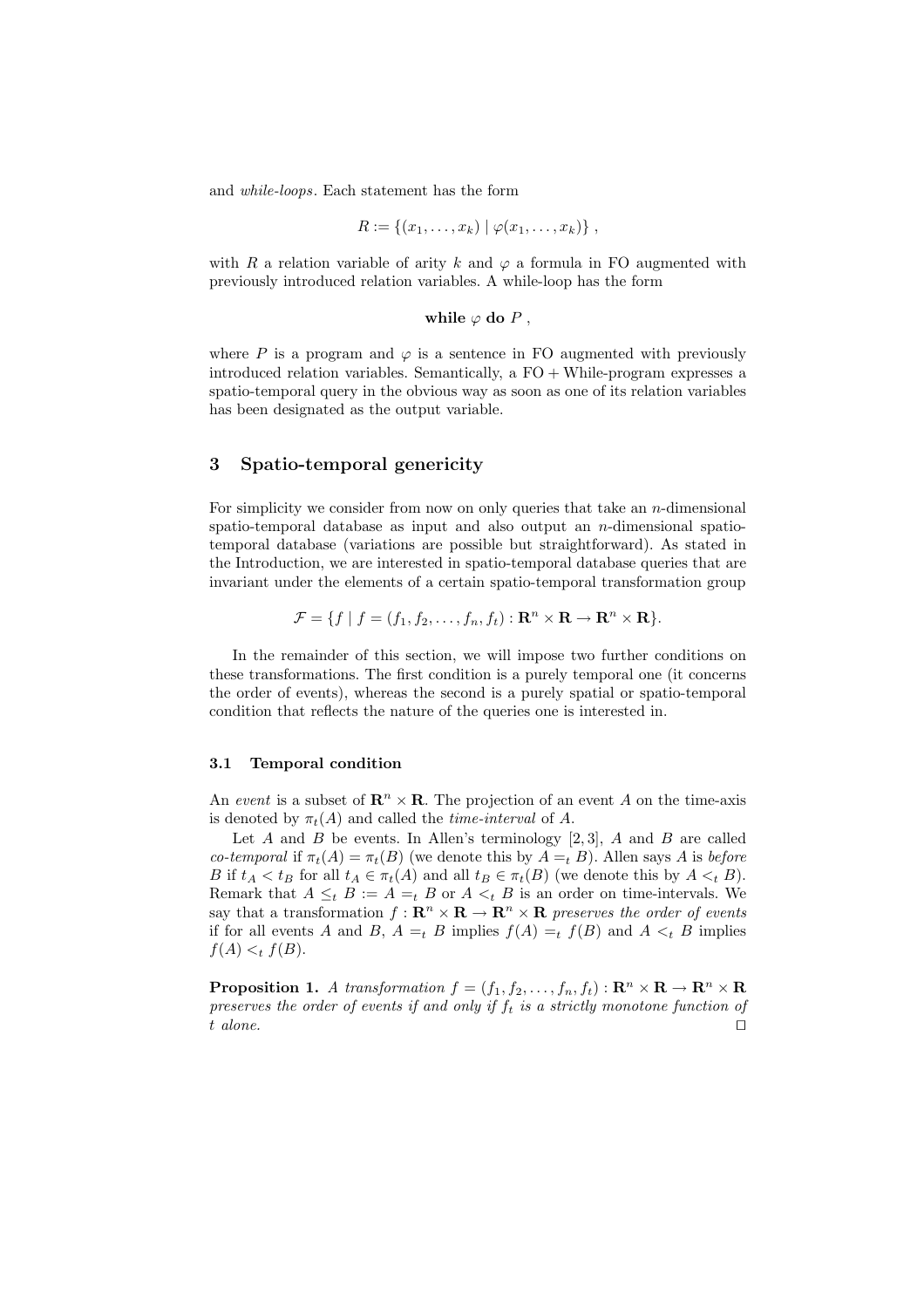**Proof.** The only-if direction is clear. To prove the other direction, let  $f = (f_1, f_2)$  $f_2,\ldots,f_n,f_t$  be a transformation of  $\mathbf{R}^n\times\mathbf{R}$ . Consider any two events  $A=$  $\{(x_1, x_2, \ldots, x_n, t)\}\$ and  $B = \{(x'_1, x'_2, \ldots, x'_n, t)\}\$ . Then  $f_t(x_1, x_2, \ldots, x_n, t) =$  $f_t(x'_1, x'_2, \ldots, x'_n, t)$ . This shows that  $f_t$  is a function of t alone.

Consider any two events  $A = \{(x_1, x_2,...,x_n, t_A)\}\$ and  $B = \{(x_1, x_2,...,x_n, t_A)\}\$  $x_n, t_B$ } with  $t_A < t_B$ . Then  $f_t(t_A) < f_t(t_B)$ . This shows that  $f_t$  is a strictly monotone function of  $t$ .

Since we require that transformations preserve the order of events, we can write the transformation groups of interest as a product of groups:

$$
\mathcal{F}=(\mathcal{F}_{st},\mathcal{F}_t)=\{(f_{st},f_t)\mid f_{st}=(f_1,f_2,\ldots,f_n):\mathbf{R}^n\times\mathbf{R}\to\mathbf{R}^n,\ f_t:\mathbf{R}\to\mathbf{R}\}.
$$

The groups  $\mathcal{F}_t$  that we will consider are:

•  $A_t = \{t \mapsto a \cdot t + b \mid a, b \in \mathbf{R} \text{ and } a > 0\}$ , i.e., the monotone affinities of the time-line;

•  $\mathcal{T}_t = \{t \mapsto t + b \mid b \in \mathbf{R}\},\$ i.e., the translations of the time-line; and

•  $Id_t = \{\text{id}\}, \text{ i.e., the identity.}$ 

### **3.2 Spatial and spatio-temporal conditions**

For what concerns the spatial (or spatio-temporal) part, we consider transformations of the form:

$$
\begin{pmatrix} x_1 \\ x_2 \\ \vdots \\ x_n \\ t \end{pmatrix} \mapsto \begin{pmatrix} a_{11}(t) & a_{12}(t) & \cdots & a_{1n}(t) \\ a_{21}(t) & a_{22}(t) & \cdots & a_{2n}(t) \\ \vdots & \vdots & \cdots & \vdots \\ a_{n1}(t) & a_{n2}(t) & \cdots & a_{nn}(t) \end{pmatrix} \cdot \begin{pmatrix} x_1 \\ x_2 \\ \vdots \\ x_n \end{pmatrix} + \begin{pmatrix} b_1(t) \\ b_2(t) \\ \vdots \\ b_n(t) \end{pmatrix},
$$

where the  $a_{ij}$  and  $b_i$  are functions from **R** to **R**.

We will consider the following groups  $\mathcal{F}_{st}$  of transformations:

•  $\mathcal{A}_{st}$ , the group of transformations of the above form where the  $a_{ij}(t)$  and  $b_i(t)$ are arbitrary functions of t such that the matrix of the  $a_{ij}(t)$  has an inverse for each value of  $t$  (these are the time-dependent affinities);

•  $\mathcal{A}_{st}^f$ , the subgroup of  $\mathcal{A}_{st}$  consisting of transformations for which the functions  $a_{ij}(t)$  and  $b_i(t)$  only take a finite number of values;

•  $\mathcal{A}^c_{st}$ , the subgroup of  $\mathcal{A}_{st}$  consisting of transformations for which the functions  $a_{ij}(t)$  are constants and  $b_i(t)$  are linear functions of t;

•  $S_{st}$ ,  $S_{st}^f$ ,  $S_{st}^c$ , the subgroups of the above where the matrix of the  $a_{ij}(t)$  represents at each moment a similarity;

•  $\mathcal{I}_{st}, \mathcal{I}_{st}^f, \mathcal{I}_{st}^c$ , the subgroups of the above where the determinant of the matrix consisting of the  $a_{ij}(t)$  equals 1 at each moment (i.e., the isometries);

•  $\mathcal{T}_{st}$ ,  $\mathcal{T}_{st}^f$ ,  $\mathcal{T}_{st}^c$ , the subgroups of the above where the matrix consisting of the  $a_{ij}(t)$  is the identity matrix (i.e., the translations).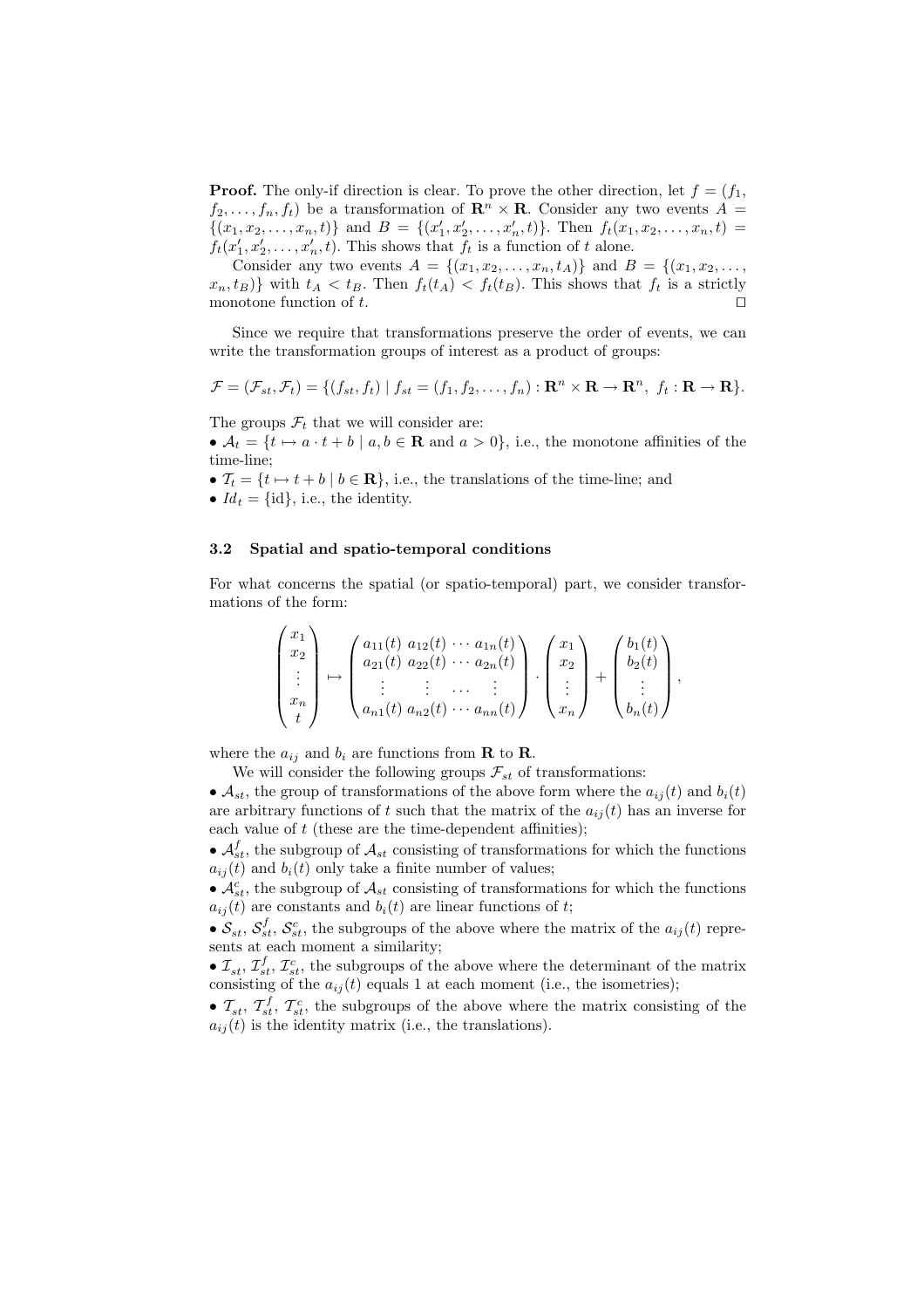#### **3.3 Physical conditions**

The following groups are of interest when notions such as velocity, acceleration and force are important in an application. These transformation groups can be found by solving the differential equations that express that these notions are preserved. We consider these notions for arbitrary and rigid motions, respectively.

•  $\mathcal{V}_{st}$ , the subgroup of  $\mathcal{A}_{st}^c$  where the  $b_i$  are constants. This group of transformations preserves the *velocity vector*.

•  $\mathcal{V}(\mathcal{R})_{st}$ , the subgroup of  $\mathcal{I}_{st}^c$  where the  $b_i$  are constants. This group of transformations preserves the *velocity vector* of a moving object in rigid motion.

 $\bullet$   $\mathcal{AC}_{st},$  is the group  $\mathcal{A}_{st}^c.$  This group of transformations preserves the  $acceleration$ *vector* of a moving object.

•  $AC(\mathcal{R})_{st}$ , is the group  $\mathcal{I}_{st}^c$ . This group of transformations preserves the *acceleration vector* of a moving object in rigid motion.

In physics it is custom to consider only translations (i.e.,  $\mathcal{T}_t$ ) for what concerns the time-dimension.

## **3.4 Spatio-temporal genericity: definition**

Finally, we define genericity of spatio-temporal database queries.

**Definition 3.** Let  $\mathcal{F}_{st}$  and  $\mathcal{F}_t$  be two of the above groups. Let Q be a spatiotemporal database query. We call  $Q(\mathcal{F}_{st}, \mathcal{F}_t)$ -generic if and only if for all spatiotemporal databases  $\mathcal{F}_1$  and  $\mathcal{F}_2$  for which there exists a  $f = (f_{st}, f_t) \in (\mathcal{F}_{st}, \mathcal{F}_t)$ such that  $f(\mathcal{F}_1) = \mathcal{F}_2$  also  $f(Q(\mathcal{F}_1)) = Q(\mathcal{F}_2)$  holds.

# **4 Sound and complete languages for the generic first-order spatio-temporal queries**

In this section, we study the  $(\mathcal{F}_{st}, \mathcal{F}_t)$ -generic queries that are expressible in FO. To start with, we give a general undecidability result. It can be proven using standard techniques from constraint databases [19].

**Theorem 1.** For all non-trivial groups  $\mathcal{F}_{st}$ ,  $\mathcal{F}_t$  mentioned in the previous sec*tion,*  $(\mathcal{F}_{st}, \mathcal{F}_t)$ -genericity of spatio-temporal FO queries is undecidable.

We will show that the first-order queries that are  $(\mathcal{F}_{st}, \mathcal{F}_t)$ -generic are recursively enumerable, however. We will show this by giving sound and complete languages for the FO queries of the different genericity classes. These languages are point-based logics of the following form.

**Point-based logics.** We define a number of first-order point-based languages that we shall denote by  $\mathcal{P}(\lbrace P_1, P_2, \ldots, P_m \rbrace)$ , where the  $P_i$  are point-predicates. The variables  $p, q, r, \ldots$  in  $\mathcal{P}(\{P_1, P_2, \ldots, P_m\})$  represent points in  $\mathbb{R}^n \times \mathbb{R}$ . The atomic formulas of  $\mathcal{P}(\lbrace P_1, P_2, \ldots, P_m \rbrace)$  are  $\mathcal{F}(p)$ , meaning that the point p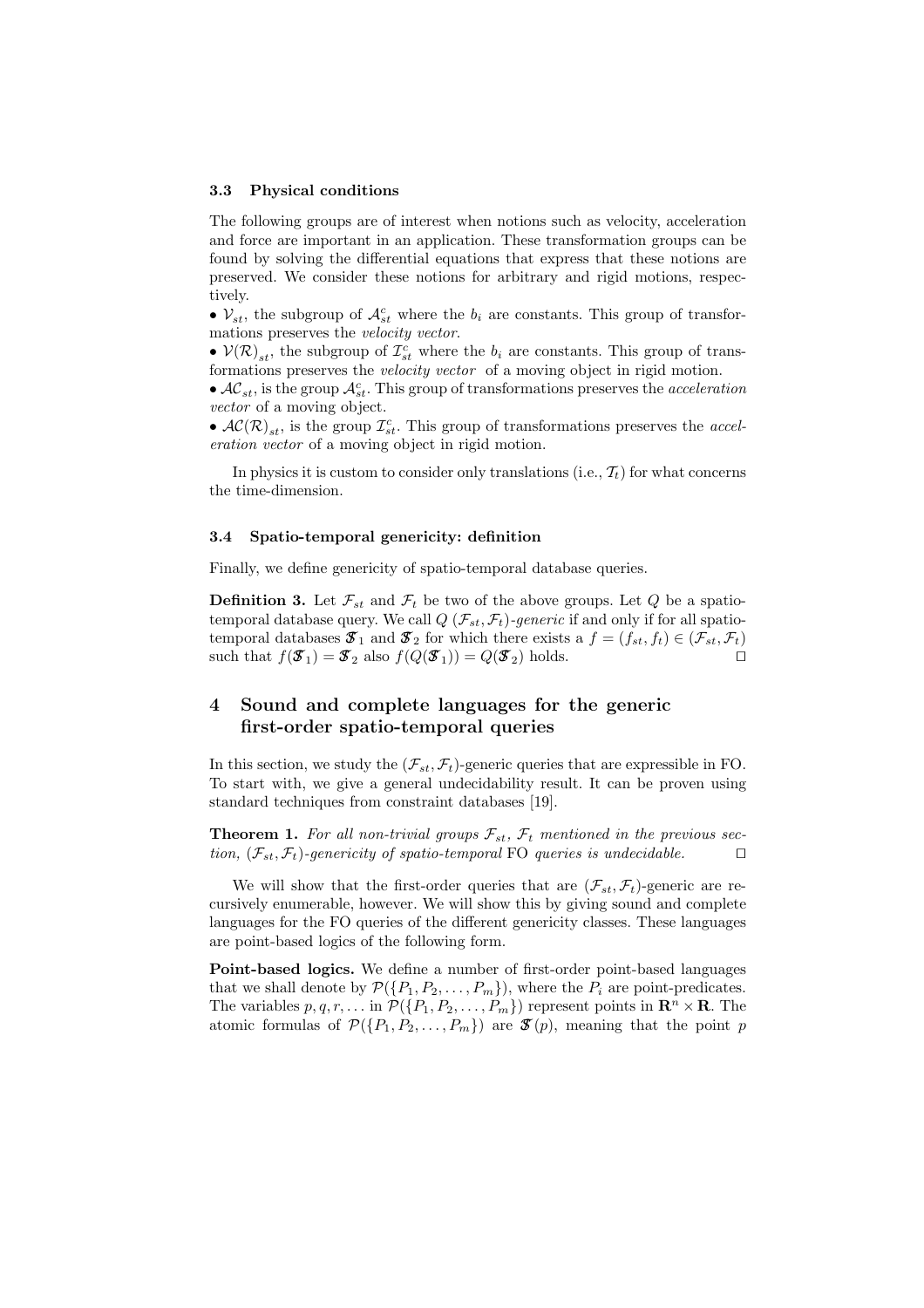belongs to the input database  $\mathcal{F}$ , and  $P_i(p,q,r,\ldots)$ . The formulas of  $\mathcal{P}(\lbrace P_1,\rbrace)$  $P_2,\ldots,P_m$ }) are built from atomic formulas using the connectives ∧,  $\vee$ ,  $\neg$  and quantification of point variables  $(\exists p)$ ,  $(\forall p)$ .

In the remainder of this section, we first discuss notions of genericity determined by time-independent transformations with applications to physics and next focus on time-dependent transformations.

## **4.1 Genericity for time-independent transformations**

In this section, we give a general result concerning  $(\mathcal{F}_{st}, \mathcal{F}_t)$ -generic queries where  $\mathcal{F}_{st}$  is a group of time-independent affinities of  $\mathbb{R}^n \times \mathbb{R}$ .

Let  $(O, E_1, E_2, \ldots, E_{n+1})$  denote the standard coordinate system of  $\mathbb{R}^n$  × **R**. Let the point-predicate **Between**<sup>n+1</sup> be such that **Between**<sup>n+1</sup>(p, q, r) expresses that the points p, q, r in  $\mathbb{R}^n \times \mathbb{R}$  are collinear and that q is between p and r. Let the predicate **Before** be such that **Before** $(p, q)$  expresses that the time coordinate of  $p$  is less than or equal to the time coordinate of  $q$ .

The following meta-theorem can be proven using techniques introduced by Gyssens, Van den Bussche and Van Gucht [17].

**Theorem 2.** Let  $\mathcal{F}_{st}$  be a subgroup of  $\mathcal{A}_{st}^c$  and let  $\mathcal{F}_t$  be a subgroup of  $\mathcal{A}_t$ . Let  $\{P_1, P_2, \ldots, P_m\}$  *be a set of point-predicates that contains* **Between**<sup>n+1</sup> *and* **Before***. If the predicates in*  $\{P_1, P_2, \ldots, P_m\}$  *are* FO *expressible and invariant under the transformations of*  $(\mathcal{F}_{st}, \mathcal{F}_t)$  *and if the fact*  $\llbracket p_0, p_1, p_2, \ldots, p_{n+1} \rrbracket$  *is the image of the standard coordinate system*  $(O, E_1, E_2, \ldots, E_{n+1})$  *under some element* f of  $(\mathcal{F}_{st}, \mathcal{F}_t)$ " is expressible in  $\mathcal{P}(\{P_1, P_2, \ldots, P_m\})$ , then  $\mathcal{P}(\{P_1, P_2, \ldots, P_m\})$  $P_m$ }) *is sound and complete for the*  $(\mathcal{F}_{st}, \mathcal{F}_t)$ *-generic* FO *queries.* 

We apply the previous theorem to some groups  $(\mathcal{F}^c_{st}, \mathcal{F}_t)$ . Further applications can be found in the next subsection. We need to introduce some further point predicates:

• **UnitTime** $(p, q)$  expresses that the points  $p, q \in \mathbb{R}^n \times \mathbb{R}$  have time-coordinates  $p_t$  and  $q_t$  such that  $|p_t - q_t| = 1$ ;

 $\bullet +_{\mathbf{t}}(p,q,r)$  holds for spatio-temporal points p, q, r with time-coordinates p<sub>t</sub>, q<sub>t</sub> and  $r_t$  if and only if  $p_t + q_t = r_t$ ; \*t is defined similarly;

• the unary predicates **0<sup>t</sup>** and **1<sup>t</sup>** express that the time-coordinate of a point equals zero and one respectively;

• the predicates  $\leq_i (p,q)$   $(1 \leq i \leq n)$  express that the *i*th spatial coordinate of  $p$  is less or equal than the *i*th spatial coordinate of  $q$ ;

• **EqDist** $(p, q, r, s)$  is true if the distance between two co-temporal points p and q equals the distance between the two co-temporal points  $r$  and  $s$ ;

• **UnitDist** $(p, q)$  expresses that p, q are co-temporal and that the spatial distance between  $p$  and  $q$  equals one; and finally

• **Pos**<sup>n+1</sup> $(p_0, p_1, p_2, \ldots, p_{n+1})$  expresses that  $(p_0, p_1, p_2, \ldots, p_{n+1})$  form a positively oriented  $(n + 1)$ -dimensional coordinate system.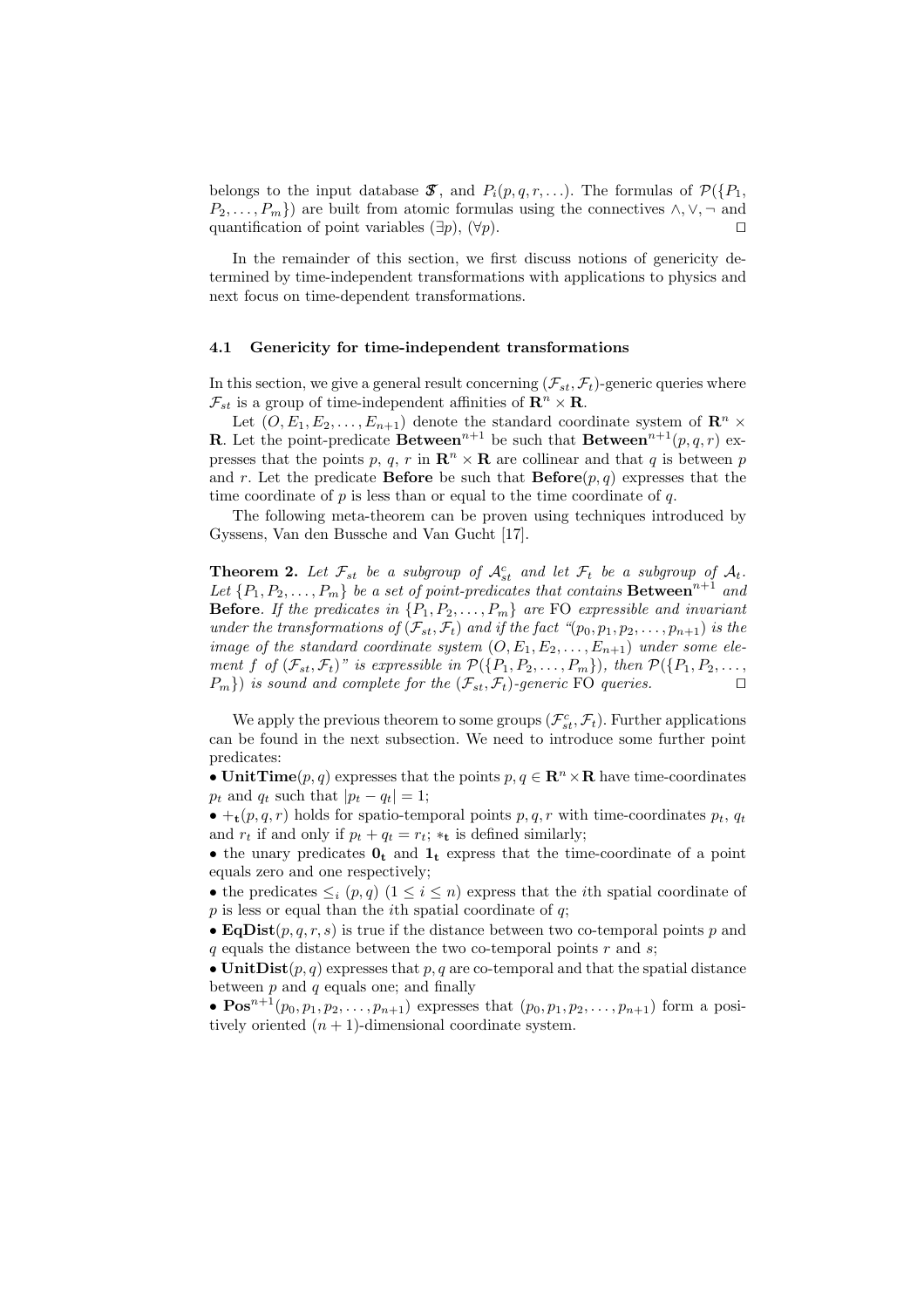**Corollary 1.** Let  $(\mathcal{F}_{st}, \mathcal{F}_t)$  be a group from Table 1 and let  $\Pi(\mathcal{F}_{st}, \mathcal{F}_t)$  be as in *Table 1. The point language*  $\mathcal{P}(\Pi(\mathcal{F}_{st}, \mathcal{F}_t))$  *is sound and complete for the*  $(\mathcal{F}_{st}, \mathcal{F}_{st})$  $\mathcal{F}_t$ )-generic FO queries.

## **4.2 Applications to Physics**

Here, we focus on the transformation groups  $(\mathcal{V}_{st}, \mathcal{T}_t)$ ,  $(\mathcal{V}(\mathcal{R})_{st}, \mathcal{T}_t)$ ,  $(\mathcal{AC}_{st}, \mathcal{T}_t)$ and  $(\mathcal{AC}(\mathcal{R})_{st}, \mathcal{T}_t)$ . To formulate our results we need to define one more pointpredicate, namely  $=_{\text{space}}$ . If  $p = (p_1, \ldots, p_n, p_t), q = (q_1, \ldots, q_n, q_t) \in \mathbb{R}^n \times \mathbb{R}$ , then  $=\text{space}(p, q)$  if and only if  $p_i = q_i$  for  $1 \leq i \leq n$ .

The following results can be proven using Theorem 2.

**Theorem 3.** Let  $(\mathcal{F}_{st}, \mathcal{T}_t)$  be a group from Table 2 and let  $\Pi(\mathcal{F}_{st}, \mathcal{T}_t)$  be as in *Table 2. The point language*  $\mathcal{P}(\Pi(\mathcal{F}_{st}, \mathcal{T}_t))$  *is sound and complete for the*  $(\mathcal{F}_{st}, \mathcal{T}_t)$  $\mathcal{T}_t$ )-generic FO queries.

## **4.3 Genericity for time-dependent transformations**

Here, we focus on notions of genericity determined by time-dependent transformations. Our first result in this context shows that we can restrict our attention, without loss of generality, to piece-wise constant transformations. The proof of this proposition is postponed until the end of this section.

**Proposition 2.** Let Q be a spatio-temporal FO query and let  $\mathcal{F}_{st}$  be  $\mathcal{A}_{st}$ ,  $\mathcal{S}_{st}$ ,  $\mathcal{I}_{st}$  *or*  $\mathcal{I}_{st}$  *and*  $\mathcal{F}_{t}$  *be*  $\mathcal{A}_{t}$ *,*  $\mathcal{T}_{t}$  *or Id<sub>t</sub>.* Then Q *is* ( $\mathcal{F}_{st}$ *,* $\mathcal{F}_{t}$ *)*-generic if and only if it *is*  $(\mathcal{F}^f_{st}, \mathcal{F}_t)$ *-generic.* 

We first focus on the group  $(\mathcal{A}_{st}^f, \mathcal{A}_t)$ . To formulate our result we need to define some additional point predicates:

• **Between**<sup>n</sup> $(p, q, r)$  expresses that three points  $p, q, r \in \mathbb{R}^n \times \mathbb{R}$  that are cotemporal are collinear and that  $q$  is between  $p$  and  $r$ ;

| $(\mathcal{F}_{st},\mathcal{F}_t)$    | Sets of point predicates $\Pi(\mathcal{F}_{st}, \mathcal{F}_t)$                                               |
|---------------------------------------|---------------------------------------------------------------------------------------------------------------|
| $(\mathcal{A}_{st}^c, \mathcal{A}_t)$ | ${Between}^{n+1}, Before}$                                                                                    |
| $(\mathcal{A}^c_{st},\mathcal{T}_t)$  | ${Betweenn+1, Before, UnitTime}$                                                                              |
| $(\mathcal{A}_{st}^c,\mathrm{Id}_t)$  | ${Between^{n+1}, Before, UnitTime, +_t, *_t, 0_t, 1_t}$                                                       |
| $(\mathcal{S}^c_{st},\mathcal{F}_t)$  | $\Pi(\mathcal{A}_{st}^c, \mathcal{F}_t) \cup {\bf \{EqDist\}}$                                                |
| $(\mathcal{I}_{st}^c, \mathcal{F}_t)$ | $\Pi(\mathcal{A}_{st}^c, \mathcal{F}_t) \cup \{\textbf{EqDist}, \textbf{UnitDist}\}\$                         |
| $(\mathcal{T}_{st}^c, \mathcal{F}_t)$ | $\Pi(\mathcal{A}_{st}^c, \mathcal{F}_t) \cup {\bf \{EqDist, UnitDist, \leq_i (1 \leq i \leq n), Pos^{n+1}\}}$ |
|                                       |                                                                                                               |

**Table 1.** The different sets of point predicates for a number of spatio-temporal genericity notions. In the last three cases, we have  $\mathcal{F}_t \in \{A_t, T_t, Id_t\}.$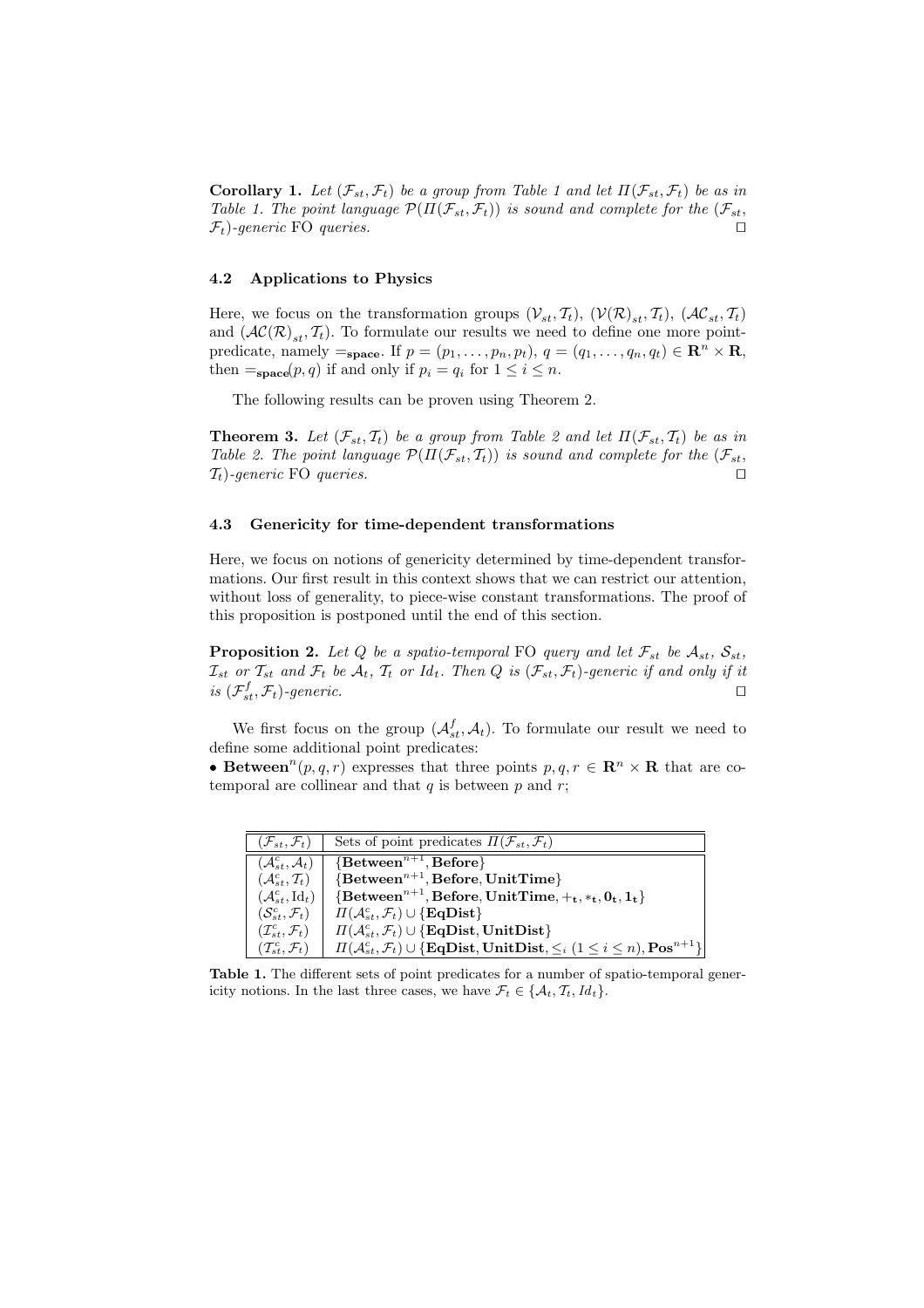• **EqCR**( $p, q, r, p', q', r'$ ) expresses that the cross ratio<sup>2</sup> of three co-temporal and collinear points  $p, q, r$  equals the cross ratio of three co-temporal and collinear points  $p', q', r'$ ;

• **EqCR**<sup>st</sup> $(p, q, r, p', q', r')$  expresses that the cross ratio of three co-temporal and collinear points  $p, q, r$  equals the cross ratio of the time coordinates of the points  $p', q', r'.$ 

**Theorem 4.** *The point language*  $P({}$ **Between**<sup>n</sup>, **Before**, **EqCR**, **EqCR**<sup>st</sup>}) *is sound and complete for the*  $(\mathcal{A}_{st}^f, \mathcal{A}_t)$ *-generic* FO *queries.* 

**Proof sketch.** It is easily verified that the predicates  $B$ etween<sup>n</sup>,  $B$ efore, **EqCR** and **EqCRst** are expressible in the language FO and that all these predicates are invariant under transformations in the group  $(\mathcal{A}^f_{st}, \mathcal{A}_t)$ . We can then prove by induction on the formulas in  $P({\textbf{Between}}^n, {\textbf{Before}}, {\textbf{EqCR}},$  $EqCR<sup>st</sup>$ ) that they are  $(A<sub>st</sub><sup>f</sup>, A<sub>t</sub>)$ -generic. This proves soundness.

For completeness, it suffices to show that every FO formula  $\varphi$  can be simulated in  $\mathcal{P}(\{\text{Between}^n, \text{Before}, \text{EqCR}, \text{EqCR}^{\text{st}}\})$  by a formula  $\bar{\varphi}$  in the sense that  $\mathcal{F} \models \varphi$  if and only if  $f(\mathcal{F}) \models \bar{\varphi}$  with f some transformation from the group  $(\mathcal{A}^f_{st}, \mathcal{A}_t)$ . For  $(\mathcal{A}^f_{st}, \mathcal{A}_t)$ -generic FO formulas this implies that they can be equivalently expressed in  $P({$ **Between**<sup>n</sup>, **Before**, **EqCR**, **EqCR**<sup>st</sup> $})$ .

Let  $\varphi$  be a FO formula that we assume to be in prenex normal form. We now sketch the translation of an FO formula  $\varphi$  into a formula  $\bar{\varphi}$  of  $\mathcal{P}(\{\text{Between}^n,$ **Before, EqCR, EqCR<sup>st</sup>}**). In this translation, first the atomic formulas of  $\varphi$ are translated and the connectives and quantifiers are later added in an almost natural way. First of all, in the description of  $\bar{\varphi}$  two moments in time  $p_{t_O}$  and  $p_{t_E}$ are chosen such that  $\neg \mathbf{Before}(p_{t_E}, p_{t_O})$  (time moments are represented in  $\bar{\varphi}$  by spatio-temporal points). Next, in the hyperplane of points that are co-temporal with  $p_{t_0}$  an affine coordinate system  $(O, E_1, E_2, \ldots, E_n)$  is chosen (this can be expressed using the predicate  $\textbf{Between}^n$  only [17]). The arithmetic operations on real variables (which are translated into point variables on the line  $OE<sub>1</sub>$ ) will be simulated, using only  $\textbf{Between}^n$ , in the *computation plane*  $(O, E_1, E_2)$  (using techniques similar to those used by Tarski [27]; see also [17]).

An appearance of  $\mathfrak{F}(x_1,\ldots,x_n;t)$  in  $\varphi$  is translated into a conjunction of three formulas. The first is  $\mathfrak{F}(p)$ . For the second, we chose an affine coordinate system

<sup>&</sup>lt;sup>2</sup> The cross ratio of three collinear points p, q, r is  $\frac{|pq|}{|pr|}$ . It is known that the cross ratio is an affine invariant.

| $\{Between^{n+1}, Before, UnitTime, =_{space}\}$<br>$(\mathcal{V}_{st},\mathcal{T}_t)$                                                          |  |
|-------------------------------------------------------------------------------------------------------------------------------------------------|--|
| $\{$ Between <sup>n+1</sup> , Before, UnitTime, $=$ <sub>space</sub> , EqDist, UnitDist $\}$<br>$(\mathcal{V}(\mathcal{R})_{st},\mathcal{T}_t)$ |  |
| ${Betweenn+1, Before, UnitTime}$<br>$(\mathcal{AC}_{st},\mathcal{T}_t)$                                                                         |  |
| ${Betweenn+1, Before, UnitTime, EqDist, UnitDist}$<br>$(\mathcal{AC}(\mathcal{R})_{st},\mathcal{T}_t)$                                          |  |

**Table 2.** The different point-predicate sets for the physical genericity notions.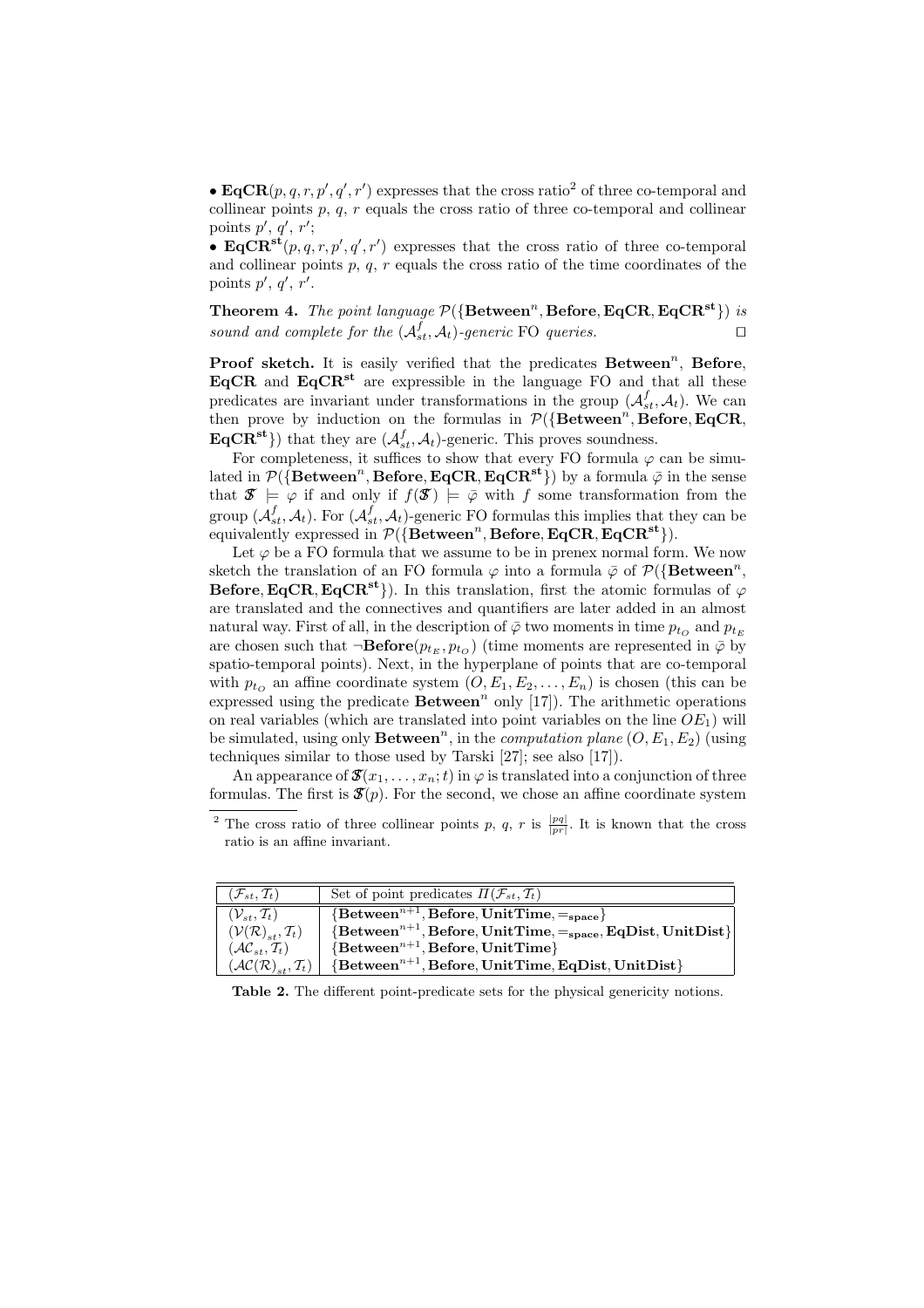$(O^p, E_1^p, E_2^p, \ldots, E_n^p)$  in the plane of points that are co-temporal with p; determine in this plane the spatial coordinates  $p_1, p_2, \ldots, p_n$  of p with respect to the coordinate system  $(O^p, E_1^p, E_2^p, \ldots, E_n^p)$ ; and, using the point-predicate **EqCR**, communicate these coordinates to the line  $OE<sub>1</sub>$  in the computation plane. The third conjunct communicates the time coordinate of  $p$  to the computation plane as  $p_t$ , using the expression  $\mathbf{EqCR}^{\mathbf{st}}(O, E_1, p_t, p_{t_O}, p_{t_E}, p)$ .

When all atomic subformulas of  $\varphi$  have been translated, the logical connectives can be added almost naturally (care has to be taken that in connecting, e.g., the subformulas  $\mathfrak{F}(x_1,\ldots,x_n;t)$  and  $\mathfrak{F}(x'_1,\ldots,x'_n;t')$  it is important that if  $t = t'$ , then the same affine coordinate system is used in their translation; hereto all possible orders of the time variables in the formula  $\varphi$  are considered and the same affine coordinate system is used for co-temporal events).

**Proof of Proposition 2.** Note that we only consider a finite number of moments in time in the previous proof (there are only a finite number of time variables in any FO formula  $\varphi$ ). This implies that the transformation groups  $\mathcal{A}^f_{st}$  and  $\mathcal{A}_{st}$ yield the same results. In between the moments of time that are considered, it is indeed not important which transformation function is used.

Theorem 4 has a number of corollaries. We need two extra point predicates, namely **EqDist<sup>cotemp</sup>** and  $\text{Pos}^n$ :

• **EqDist<sup>cotemp</sup>** $(p, q, r, s)$  is true if and only if for four co-temporal points  $p, q, r$ and s the distance between  $p$  and  $q$  equals the distance between  $r$  and  $s$ ; and • **Pos**<sup>n</sup> $(p_0, p_1, \ldots, p_n)$  expresses that for  $n+1$  co-temporal points  $p_0, p_1, \ldots, p_n$ ,  $(p_0, p_1, \ldots, p_n)$  forms a positively oriented coordinate system.

**Corollary 2.** Let  $(\mathcal{F}_{st}, \mathcal{F}_t)$  and  $\Pi(\mathcal{F}_{st}, \mathcal{F}_t)$  be taken from Table 3. The language  $\mathcal{P}(\Pi(\mathcal{F}_{st}, \mathcal{F}_t))$  *is sound and complete for the*  $(\mathcal{F}_{st}, \mathcal{F}_t)$ *-generic* FO *queries.*  $\square$ 

| $(\mathcal{F}_{st},\mathcal{F}_t)$                      | Sets of point predicates $\Pi(\mathcal{F}_{st}, \mathcal{F}_t)$                                                                                            |
|---------------------------------------------------------|------------------------------------------------------------------------------------------------------------------------------------------------------------|
| $(\mathcal{A}_{st}^{\left( J\right) },\mathcal{A}_{t})$ | ${Betweenn, Before, EqCR, EqCRst}$                                                                                                                         |
| $(\mathcal{A}^{(f)}_{st},\mathcal{I}_t)$                | ${Betweenn, Before, EqCR, EqCRst, UnitTime}$                                                                                                               |
| $(\mathcal{A}_{st}^{(f)},Id_t)$                         | ${ \{ \text{Between}^n, \text{Before}, \text{EqCR}, \text{EqCR}^{\text{st}}, \text{UnitTime}, +_{\text{t}}, *_{\text{t}}, 0_{\text{t}}, 1_{\text{t}} \} }$ |
| $(\mathcal{S}^{(f)}_{st},\mathcal{F}_t)$                | $\Pi(\mathcal{A}_{st}^{(f)},\mathcal{F}_t)\cup\{\textbf{EqDist}^{\textbf{cotemp}}\}\$                                                                      |
| $(\mathcal{I}_{st}^{(f)}, \mathcal{F}_t)$               | $\Pi(\mathcal{A}_{st}^{(f)},\mathcal{F}_t) \cup \{\textbf{EqDist}^{\textbf{cotemp}}, \textbf{UnitDist}\}\$                                                 |
| $(\mathcal{T}_{st}^{(f)}, \mathcal{F}_t)$               | $\Pi(\mathcal{A}_{st}^{(f)}, \mathcal{F}_t) \cup \{\textbf{EqDist}^{\textbf{cotemp}}, \textbf{UnitDist}, \leq_i (1 \leq i \leq n), \textbf{Pos}^n\}\$      |

**Table 3.** The different sets of point predicate for some spatio-temporal genericity notions. In the last three cases, we have  $\mathcal{F}_t \in \{A_t, T_t, Id_t\}.$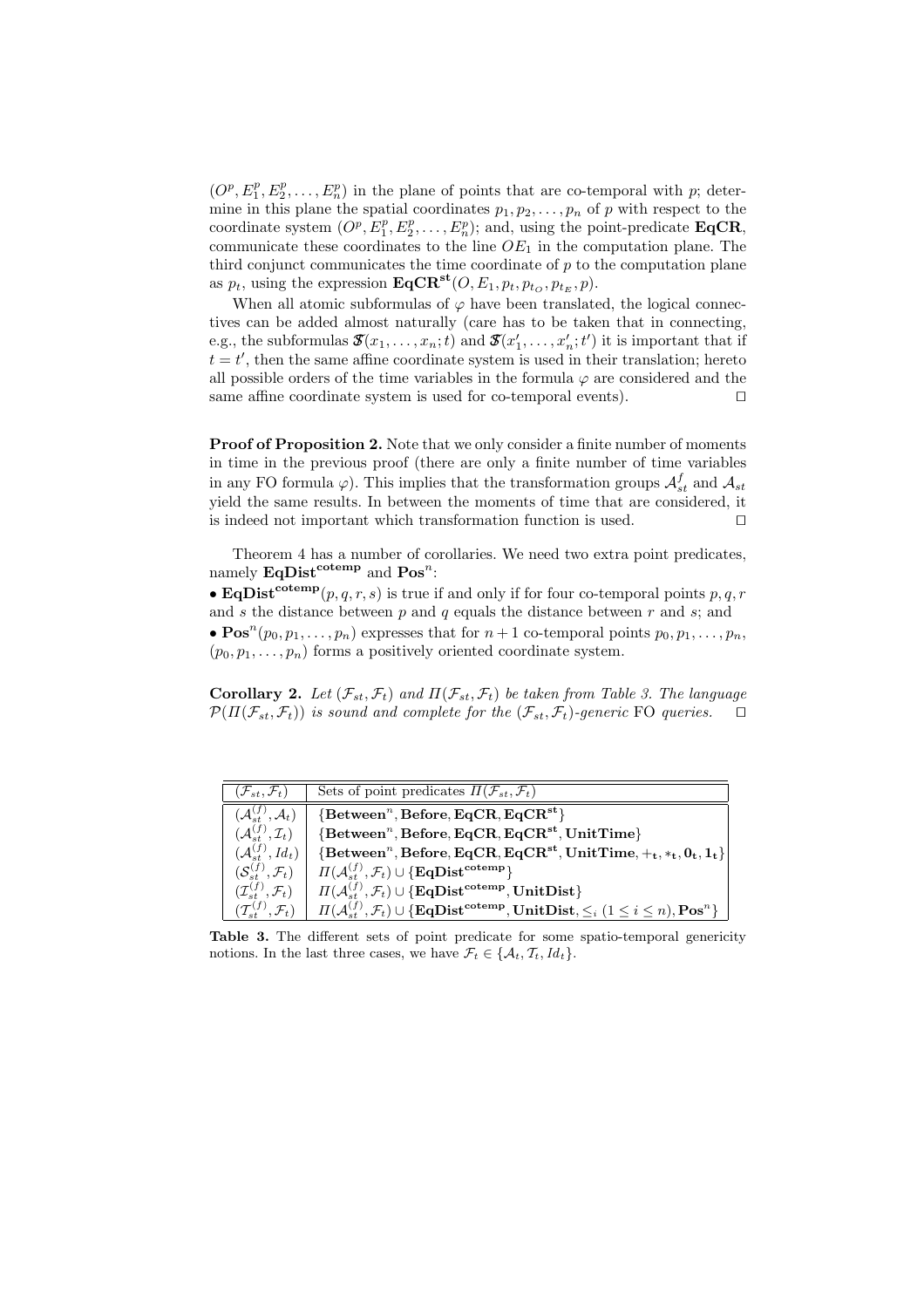# **5 Sound and complete languages for the generic computable spatio-temporal queries**

In this section, we show that most of the languages  $\mathcal{P}(\lbrace P_1, P_2, \ldots, P_m \rbrace)$  of the previous section, when augmented with While, yield sound and computationally complete languages for the genericity classes characterized by the pointpredicates  $P_1, P_2, \ldots, P_m$ .

**Point-based logics extended with While.** Let  $\{P_1, P_2, \ldots, P_m\}$  be a finite set of point predicates. Syntactically, a *program* in the language  $\mathcal{P}(\lbrace P_1, P_2, \ldots, P_n \rbrace)$  $P_m$ }) + While is then a finite sequence of *statements* and *while-loops*. Each statement has the form

$$
R:=\{(p_1,\ldots,p_k)\mid \varphi(p_1,\ldots,p_k)\}\,
$$

with R a relation variable of arity k (the variables  $p_i$  range over  $\mathbb{R}^n \times \mathbb{R}$ ) and  $\varphi$  a formula in  $\mathcal{P}(\lbrace P_1, P_2, \ldots, P_m \rbrace)$  in which relation names of input relations and of previously introduced relation variables may be used. A while-loop has the form

while 
$$
\varphi
$$
 do  $P$ ,

where P is a program and  $\varphi$  is a sentence in  $\mathcal{P}(\lbrace P_1, P_2, \ldots, P_m \rbrace)$  augmented with previously introduced relation variables.

Semantically, a program in the query language  $\mathcal{P}(\lbrace P_1, P_2, \ldots, P_m \rbrace)$  + While expresses a spatio-temporal query in the obvious way as soon as one of its relation variables has been designated as the output variable.

We follow the same structure as in the previous section. We first discuss notions of genericity determined by time-independent transformations with applications to physics and then focus on time-dependent transformations.

## **5.1 Genericity for time-independent transformations**

In this section, we prove a general result concerning computable  $(\mathcal{F}_{st}, \mathcal{F}_t)$ -generic queries where  $(\mathcal{F}_{st}, \mathcal{F}_t)$  is a time-independent affinity of  $\mathbb{R}^n \times \mathbb{R}$ .

Let  $(O, E_1, E_2, \ldots, E_{n+1})$  be the standard coordinate system of  $\mathbb{R}^n \times \mathbb{R}$ . The following meta-theorem can then be proven, using techniques introduced by Gyssens, Van den Bussche and Van Gucht [17].

**Theorem 5.** Let  $\mathcal{F}_{st}$  be a subgroup of  $\mathcal{A}_{st}^c$  and let  $\mathcal{F}_t$  be a subgroup of  $\mathcal{A}_t$ . Let  ${P_1, P_2, \ldots, P_m}$  *be a set of point predicates that contains* **Between**<sup>n+1</sup> *and* **Before***. If the predicates in*  $\{P_1, P_2, \ldots, P_m\}$  *are* FO *expressible and invariant under the transformations of*  $(\mathcal{F}_{st}, \mathcal{F}_t)$  *and if the fact* " $(p_0, p_1, p_2, \ldots, p_{n+1})$  *is the image of the standard coordinate system*  $(O, E_1, E_2, \ldots, E_{n+1})$  *under some element* f of  $(\mathcal{F}_{st}, \mathcal{F}_t)$ " is expressible in  $\mathcal{P}(\{P_1, P_2, \ldots, P_m\})$ , then  $\mathcal{P}(\{P_1, P_2, \ldots, P_m\})$  $P_m$ })+While *is sound and complete for the computable* ( $\mathcal{F}_{st}$ ,  $\mathcal{F}_t$ )-generic queries.  $\Box$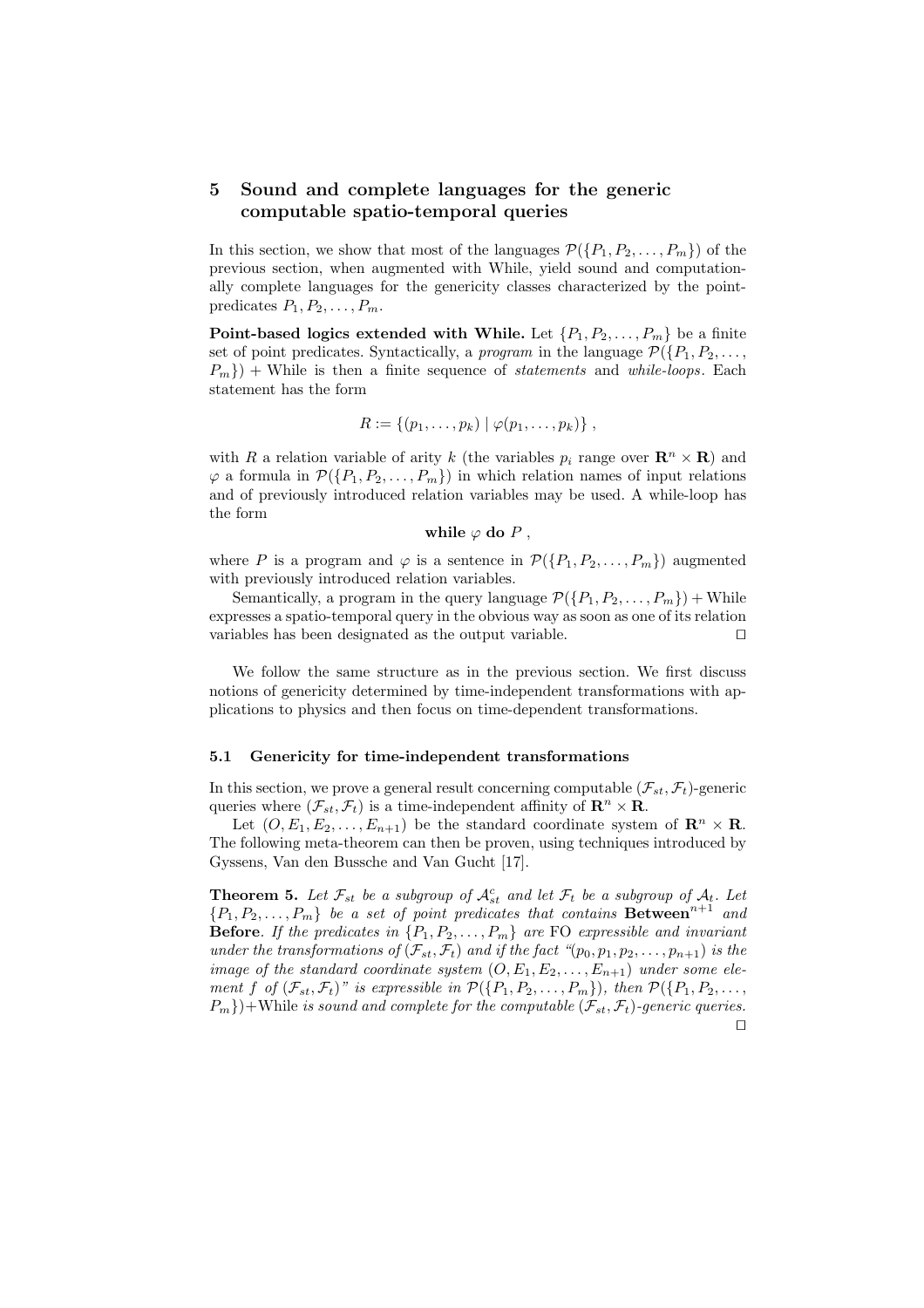We apply the previous theorem to some groups  $(\mathcal{F}^c_{st}, \mathcal{F}_t)$ . Further applications can be found in the next subsection.

**Corollary 3.** Let  $(\mathcal{F}_{st}, \mathcal{F}_t)$  be a group from Table 1 and let  $\Pi(\mathcal{F}_{st}, \mathcal{F}_t)$  be as in *Table 1. The point language*  $\mathcal{P}(H(\mathcal{F}_{st}, \mathcal{F}_t))$  + While *is sound and complete for the computable*  $(\mathcal{F}_{st}, \mathcal{F}_t)$ *-generic queries.* 

### **5.2 Applications to Physics**

Here, we focus again on the transformation groups  $(\mathcal{V}_{st}, \mathcal{T}_t), (\mathcal{V}(\mathcal{R})_{st}, \mathcal{T}_t), (\mathcal{AC}_{st},$  $T_t$ ) and  $(\mathcal{AC}(\mathcal{R})_{st}, \mathcal{T}_t)$ . The following results can be proven using Theorem 5.

**Theorem 6.** Let  $(\mathcal{F}_{st}, \mathcal{T}_t)$  be a group from Table 2 and let  $\Pi(\mathcal{F}_{st}, \mathcal{T}_t)$  be as in *Table 2. The point language*  $\mathcal{P}(\Pi(\mathcal{F}_{st}, \mathcal{T}_t))$  + While *is sound and complete for the computable*  $(\mathcal{F}_{st}, \mathcal{I}_t)$ *-generic queries.* 

### **5.3 Genericity for time-dependent transformations**

Finally, we study notions of genericity determined by time-dependent transformations. Here, we only show results for the groups of arbitrary time-dependent transformations  $\mathcal{F}_{st}$ . For the groups  $\mathcal{F}_{st}^f$  the problem of identifying sound and complete languages is open.

**Theorem 7.** *The point language*  $P({}$ **Between**<sup>n</sup>, **Before**, **EqCR**, **EqCR**<sup>st</sup>}) + While *is sound and complete for the*  $(A_{st}, A_t)$ *-generic computable queries.* 

**Proof sketch.** We show that an  $(A_{st}, A_t)$ -generic computable query Q can be simulated in the language  $P({}$ **Between**<sup>n</sup>, **Before**, **EqCR**, **EqCR**<sup>st</sup>}) + While. This simulation is broken up into three steps: (1) an input database  $\mathcal{F}$  is encoded as a natural number  $N(\mathcal{F})$ ; (2) Q is simulated by a computable function  $\overline{Q}$  on natural numbers; and (3)  $\overline{Q}(N(\mathcal{J}))$  is decoded into a spatio-temporal database. Since all three steps can be expressed in  $P({}$ **Between**<sup>n</sup>, **Before**, **EqCR**,  $EqCR<sup>st</sup>$ ) + While, as we will show, this gives us the desired result.

Steps (2) and (3) differ little from the ones described by Gyssens, Van den Bussche and Van Gucht [17], so we skip them in this sketch. The major difference is in step  $(1)$ . Essentially, step  $(1)$  is a loop over the natural numbers, where for each number  $N$  it is tested whether or not  $N$  encodes an image of the database **S** under a transformation  $f \in (\mathcal{A}_{st}, \mathcal{A}_t)$ . The fact that N encodes some spatio-temporal database  $\mathscr{F}_N$  can be expressed in  $\mathcal{P}(\{\text{Between}^n, \text{Before}, \text{)}\})$  $EqCR, EqCR<sup>st</sup>\rangle$ ) + While by modifying the technique of Gyssens, Van den Bussche and Van Gucht [17] to the technique of the *computation plane* explained in the proof of Theorem 4. In  $P({}$ **Between**<sup>n</sup>, **Before**, **EqCR**, **EqCR**<sup>st</sup>}) it can then be expressed that  $\mathcal{F}_N$  can be transformed into  $\mathcal{F}$  by an element of the group  $(\mathcal{A}_{st}, \mathcal{A}_t)$ . Indeed, in the language FO it can be expressed that for all moments in time t there exists an affinity  $A_t$  such that a spatial point p belongs to the snapshot of  $\mathfrak{F}_N$  at moment t if and only if  $A_t(p)$  belongs to the snapshot  $\mathfrak{F}$  at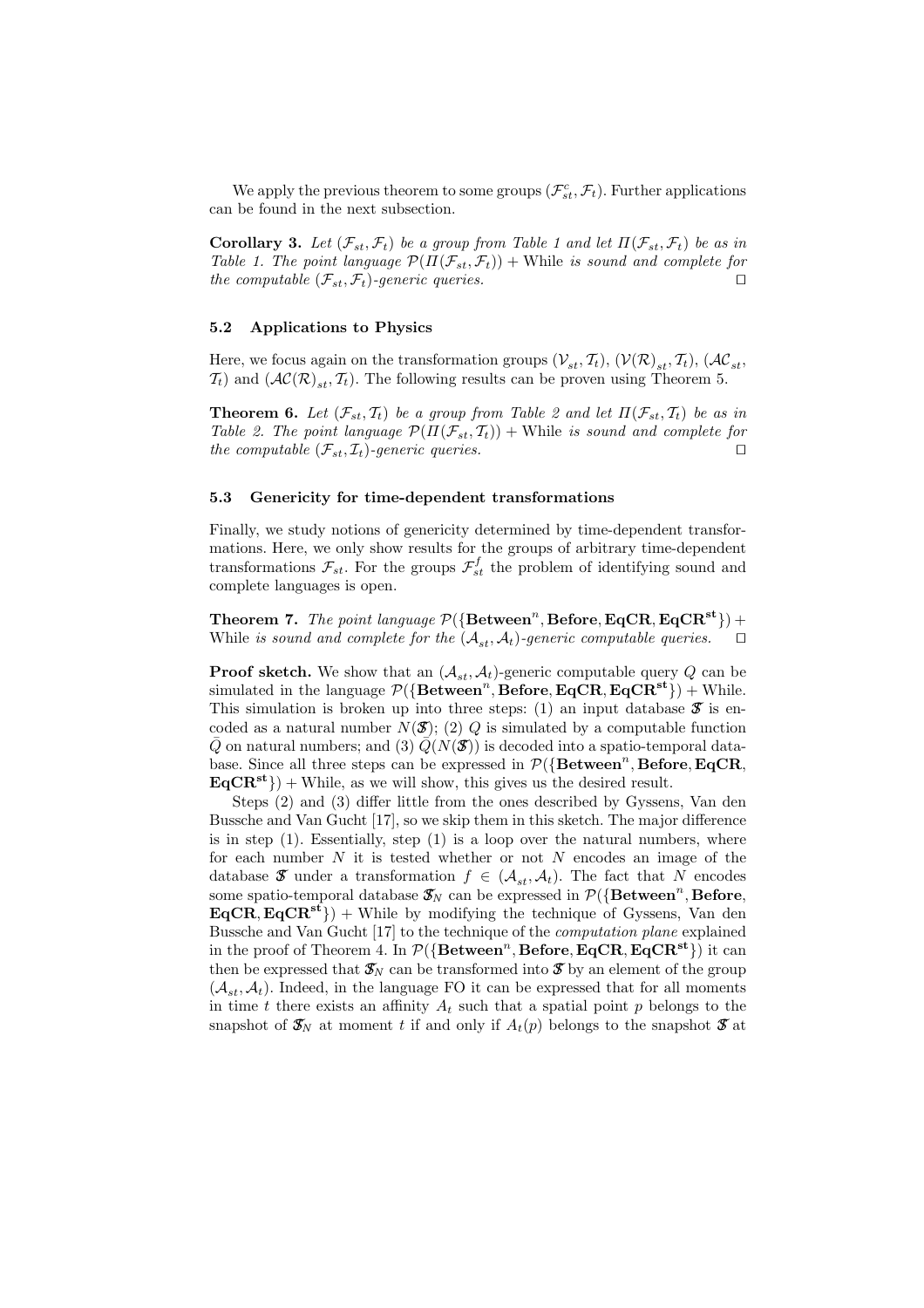time  $f_t(t)$ , where  $f_t$  is an element of  $A_t$ . Using Theorem 4, it can therefore also be expressed in  $\mathcal{P}(\{\text{Between}^n, \text{Before}, \text{EqCR}, \text{EqCR}^{\text{st}}\}).$ 

The previous theorem has a number of corollaries.

**Corollary 4.** Let  $(\mathcal{F}_{st}, \mathcal{F}_t)$  be one of the groups  $(\mathcal{A}_{st}, \mathcal{A}_t)$ ,  $(\mathcal{A}_{st}, \mathcal{I}_t)$ ,  $(\mathcal{A}_{st}, Id_t)$ ,  $(S_{st}, \mathcal{G}_t)$ *,*  $(\mathcal{I}_{st}, \mathcal{G}_t)$ *, or*  $(\mathcal{T}_{st}, \mathcal{G}_t)$  *with*  $\mathcal{G}_t \in \{\mathcal{A}_t, \mathcal{T}_t, Id_t\}$  *and let*  $\Pi(\mathcal{F}_{st}, \mathcal{F}_t)$  *be as in Table 3. The point language*  $\mathcal{P}(\Pi(\mathcal{F}_{st}, \mathcal{F}_t))$  + While *is sound and complete for the*  $(\mathcal{F}_{st}, \mathcal{F}_t)$ *-generic computable queries.* 

## **6 Conclusion and discussion**

We have investigated different genericity classes relative to the constraint database model for spatio-temporal databases and we have identified sound and complete languages for the first-order, respectively the computable, queries in (most of) these genericity classes. Some results were obtained by techniques introduced by Gyssens, Van den Bussche and Van Gucht [17], but for timedependent transformations we have introduced new proof techniques.

For what concerns computationally complete languages these techniques seem to be insufficient to deal with the genericity notions that are expressed by the groups  $(\mathcal{A}^f_{st}, \mathcal{A}_t)$ ,  $(\mathcal{A}^f_{st}, \mathcal{I}_t)$ ,  $(\mathcal{A}^f_{st}, \mathcal{I}_d)$ ,  $(\mathcal{S}^f_{st}, \mathcal{G}_t)$ ,  $(\mathcal{I}^f_{st}, \mathcal{G}_t)$ , and  $(\mathcal{T}^f_{st}, \mathcal{G}_t)$  with  $\mathcal{G}_t \in \{\mathcal{A}_t, \mathcal{T}_t, Id_t\}.$  The problem in adapting the proof technique of Theorem 7 to these groups is that it is not clear how we can express in the respective pointbased logics that two spatio-temporal databases can be mapped to each other by some piece-wise constant affinity. Indeed, since the number of pieces is not defined *a priori*, this might not be expressible. This would imply that yet another new proof technique would be required to deal with the remaining cases.

# **References**

- 1. D. Abel and B. C. Ooi (eds.), Advances in spatial databases—3rd Symposium (SSD'93), Lecture Notes in Computer Science, vol. 692, Springer-Verlag, 1993.
- 2. J. F. Allen, Maintaining knowledge about temporal intervals, Communications of the ACM **26** (1983), no. 11, 832–843.
- 3. J. F. Allen and G. Ferguson, Actions and events in interval temporal logic, Journal of Logic and Computation **4** (1994), no. 5, 531–579.
- 4. M. H. Böhlen, Ch. S. Jensen, and M. Scholl (eds.), Proceedings of the international workshop on spatio-temporal database management (STDBM'99), Lecture Notes in Computer Science, vol. 1678, Springer, 1999.
- 5. A. Buchmann (ed.), Design and implementation of large spatial databases—1st Symposium (SSD'89), Lecture Notes in Computer Science, vol. 409, Springer-Verlag, 1989.
- 6. A. K. Chandra and D. Harel, Computable queries for relational data bases, Journal of Computer and System Sciences **21** (1980), no. 2, 156–178.
- 7. C. X. Chen and C. Zaniolo, SQLST: A spatio-temporal data model and query language, Conceptual Modeling (ER'00) (V. Storey, A. Laender, S. Liddle, eds.), Lecture Notes in Computer Science, vol. 1920, Springer-Verlag, 2000, pp. 96–111.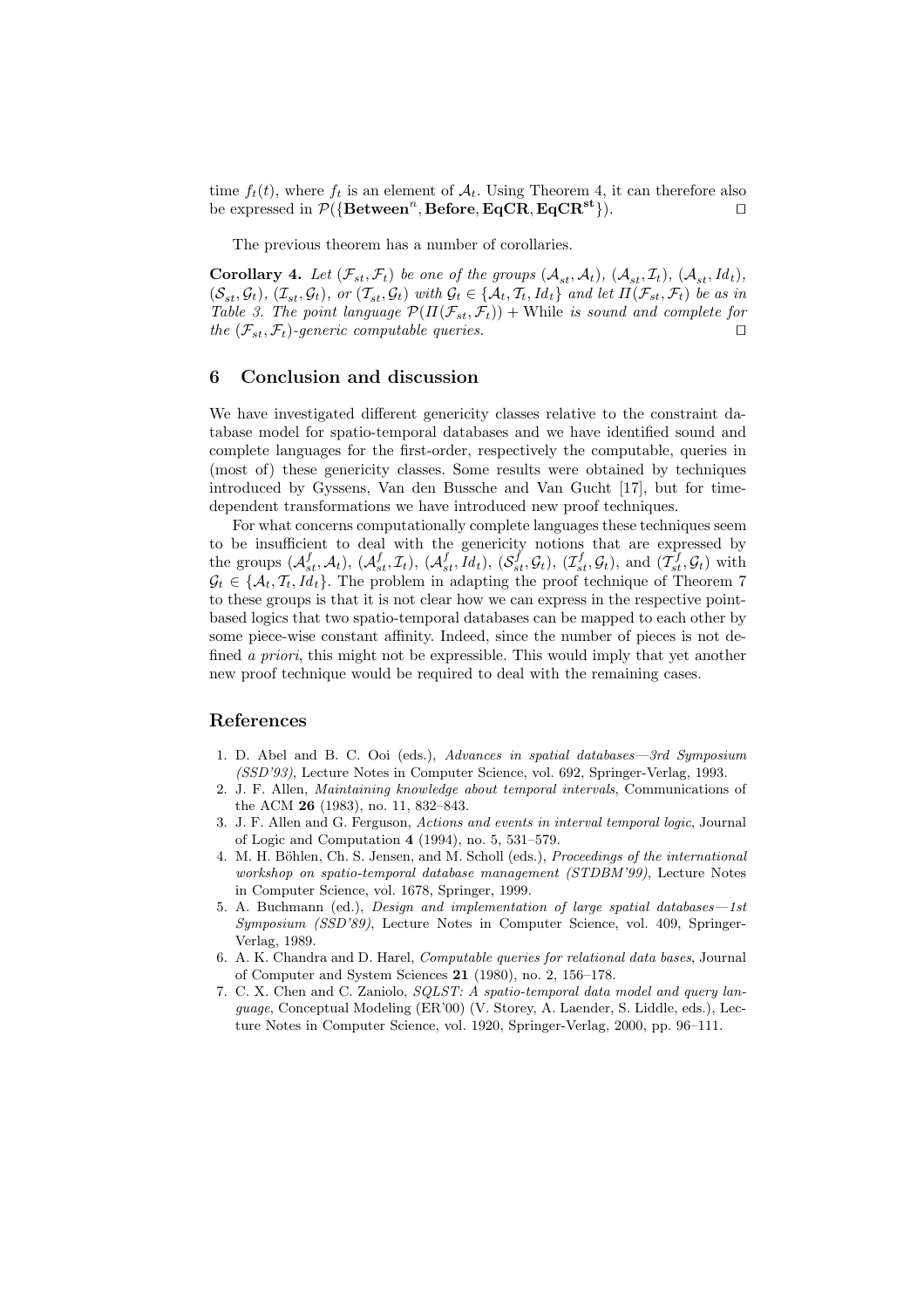- 8. J. Chomicki and P. Revesz, Constraint-based interoperability of spatio-temporal databases, in [26], pp. 142–161.
- 9.  $\_\_\_\_\$ n, A geometric framework for specifying spatiotemporal objects, Proceedings of the 6th International Workshop on Temporal Representation and Reasoning, IEEE Computer Society, 1999, pp. 41–46.
- 10. M. J. Egenhofer and J. R. Herring (eds.), Advances in spatial databases—4th Symposium (SSD'95), Lecture Notes in Computer Science, vol. 951, Springer-Verlag, 1995.
- 11. M. Erwig, R. H. Güting, M. Schneider, and M. Vazirgiannis, Spatio-temporal data types: An approach to modeling and querying moving objects in databases, GeoInformatica **3** (1999), no. 3, 269–296.
- 12. A. Frank, S. Grumbach, R. G¨uting, C. Jensen, M. Koubarakis, N. Lorentzos, Y. Manopoulos, E. Nardelli, B. Pernici, H.-J. Schek, M. Scholl, T. Sellis, B. Theodoulidis, and P. Widmayer, Chorochronos: A research network for spatiotemporal database systems, SIGMOD Record **28** (1999), 12–21.
- 13. S. Grumbach, P. Rigaux, and L. Segoufin, Spatio-temporal data handling with constraints, Proceedings of the 6th international symposium on Advances in Geographic Information Systems (ACM-GIS'98) (R. Laurini, K. Makki, and N. Pissinou, eds.), 1998, pp. 106–111.
- 14. O. Gunther and H.-J. Schek (eds.), Advances in spatial databases—2nd Symposium (SSD '91), Lecture Notes in Computer Science, vol. 525, Springer-Verlag, 1991.
- 15. R. H. Güting, M. H. Bohlen, M. Erwig, C. S. Jensen, N. A. Lorentzos, M. Schneider, and M. Vazirgiannis, A foundation for representing and querying moving objects, ACM Transactions on Databases Systems **25** (2000), 1–42.
- 16. R.H. Güting (ed.), Advances in spatial databases—6th Symposium (SSD'99), Lecture Notes in Computer Science, vol. 1651, Springer-Verlag, 1999.
- 17. M. Gyssens, J. Van den Bussche, and D. Van Gucht, Complete geometric query languages, Journal of Computer and System Sciences **58** (1999), no. 3, 483–511.
- 18. P. C. Kanellakis, G. M. Kuper, and P.Z. Revesz, Constraint query languages, Journal of Computer and System Sciences **51** (1995), 26–52 (also in Proceedings of the 9th ACM Symposium on Principles of Database Systems (PODS'90), ACM Press, 1990, pp. 299–313).
- 19. B. Kuijpers and D. Van Gucht, Genericity in spatial databases, Chapter 12 in [24], pp. 293–304.
- 20. B. Kuijpers, J. Paredaens, and D. Van Gucht, Towards a theory of movie database queries, Proceedings of the 7th International Workshop on Temporal Representation and Reasoning, IEEE Computer Society, 2000, pp. 95–102.
- 21. G. Kuper and M. Scholl, Geographic information systems, Constraint databases (J. Paredaens, G. Kuper, and L. Libkin, eds.), Springer-Verlag, 2000, pp. 175–198.
- 22. L. Libkin, Variable independence, quantifier elimination, and constraint representation, Automata, Languages and Programming, 27th International Colloquium (ICALP 2000) (U. Montanari, J. D. P. Rolim, and E. Welzl, eds.), Lecture Notes in Computer Science, vol. 1853, Springer-Verlag, 2000, pp. 260–271.
- 23. J. Paredaens, J. Van den Bussche, and D. Van Gucht, Towards a theory of spatial database queries, Proceedings of the 13th ACM Symposium on Principles of Database Systems (PODS'94), ACM Press, 1994, pp. 279–288.
- 24. J. Paredaens, G. Kuper, and L. Libkin (eds.), Constraint databases, Springer-Verlag, 2000.
- 25. D. Pfoser and N. Tryfona, Requirements, definitions and notations for spatiotemporal application environments, Proceedings of the 6th International Symposium